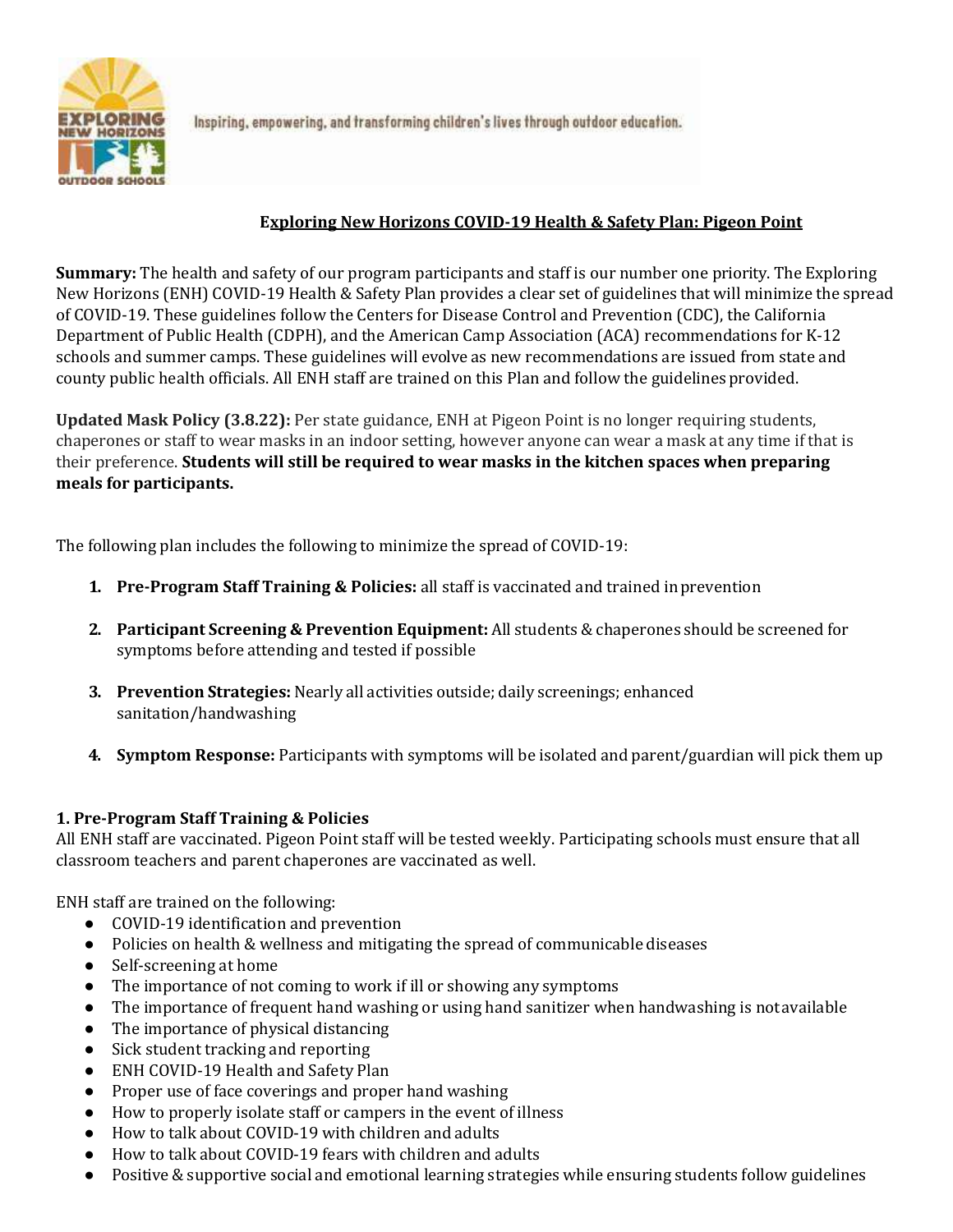Staff will adhere to the following: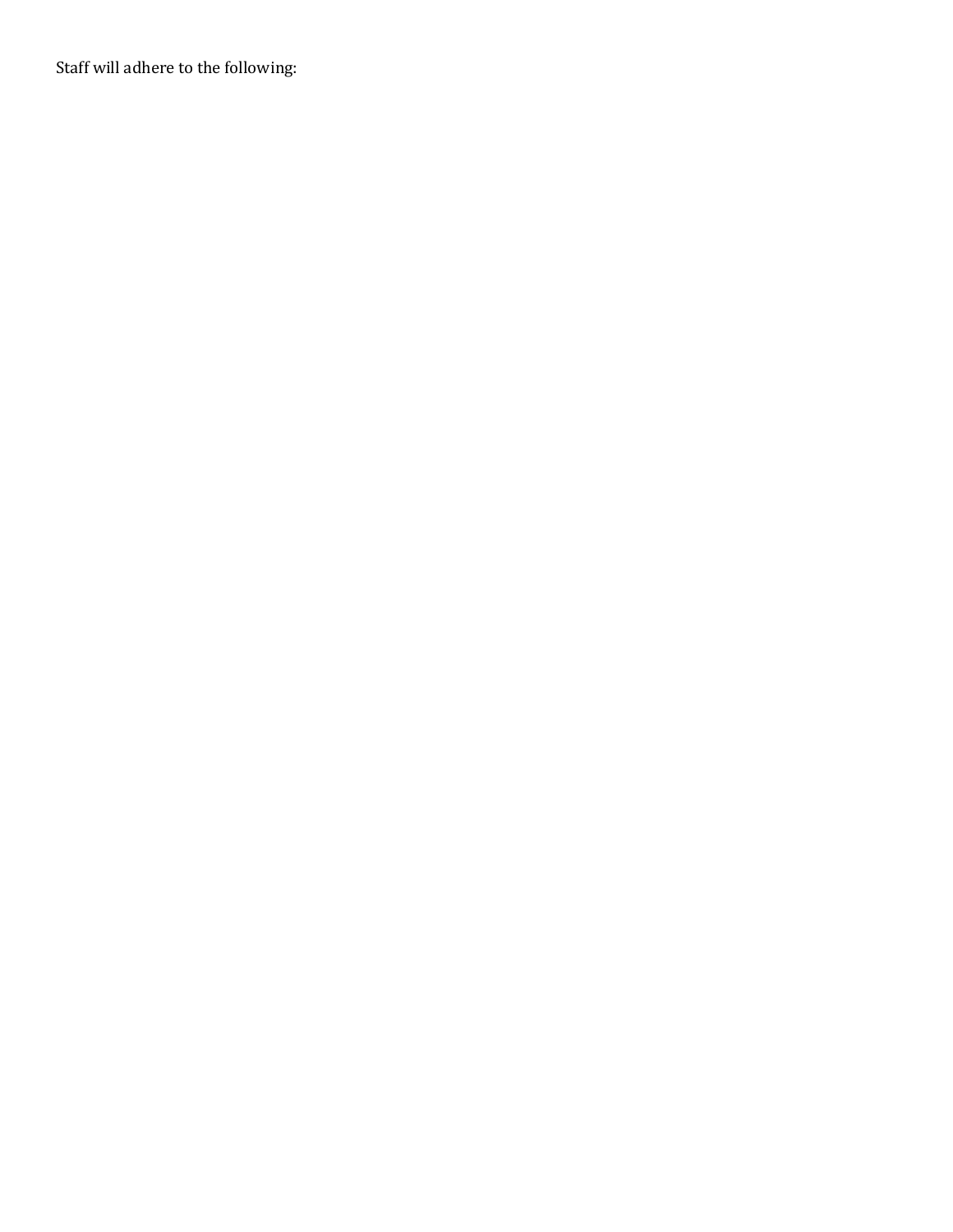- All staff will be required to stay home if they do not feel well or are showing any symptoms of illness
- All information that comes from the CDC or CDPH will be shared with staff during work hours to ensure everyone is up to date on COVID-19
- While working, staff will be required to frequently wash hands or sanitize, and to maintain social distance as appropriate

## **2. Participant Screening & Prevention Equipment**

Parents will check participating students for any symptoms prior to attending school on the first day of the field trip and any students or parent chaperones who show up to school with symptoms of COVID-19 will not be allowed on the bus.

It is strongly recommended that a school has all students tested within 72 hours of arrival at camp.

Once students arrive at the outdoor school and get off the bus, our staff will monitor students for any signs of illness. If a child has any symptoms of COVID-19, they will immediately be removed from the group and parents will be called to pick them up immediately (Please see Section 5: Symptom Response).

ENH will provide adequate personal protective equipment (PPE) for any ENH staff or classroom teachers caring for students with symptoms.

#### **3. Prevention Strategies**

The ENH staff and chaperones will conduct daily symptom checks to monitor the health and well-being of students during the week.

Nearly all activities and learning will take place outside including:

● Arrival Circle and Lunch, Recreation time, Hike to Año Nuevo, Night Walk, Tidepooling, Beach Time, Evening activities when possible

Students will only be indoors when it is not possible to be outside due to weather and for the following activities:

- 45-minute breakfast and dinner in the Galley, double wide doors and windows to remain open (weather permitting)
- 30 minutes inside the historic fog signal building
- 30 minutes for a tidepool presentation inside the Galley
- $\bullet$  45~minutes for the puppet show which takes place in the Galley
- 45~minutes cooking breakfast or dinner or preparing lunch for the followingday

When indoors, physical distance will be maximized as much as possible.

Key prevention strategies used at outdoor school include:

- Frequent handwashing for at least 20 seconds or the use of hand sanitizer if soap is not available
- Encouragement of staff and students to cough and sneeze into their tissue, or elbow and wash their hands immediately with soap and water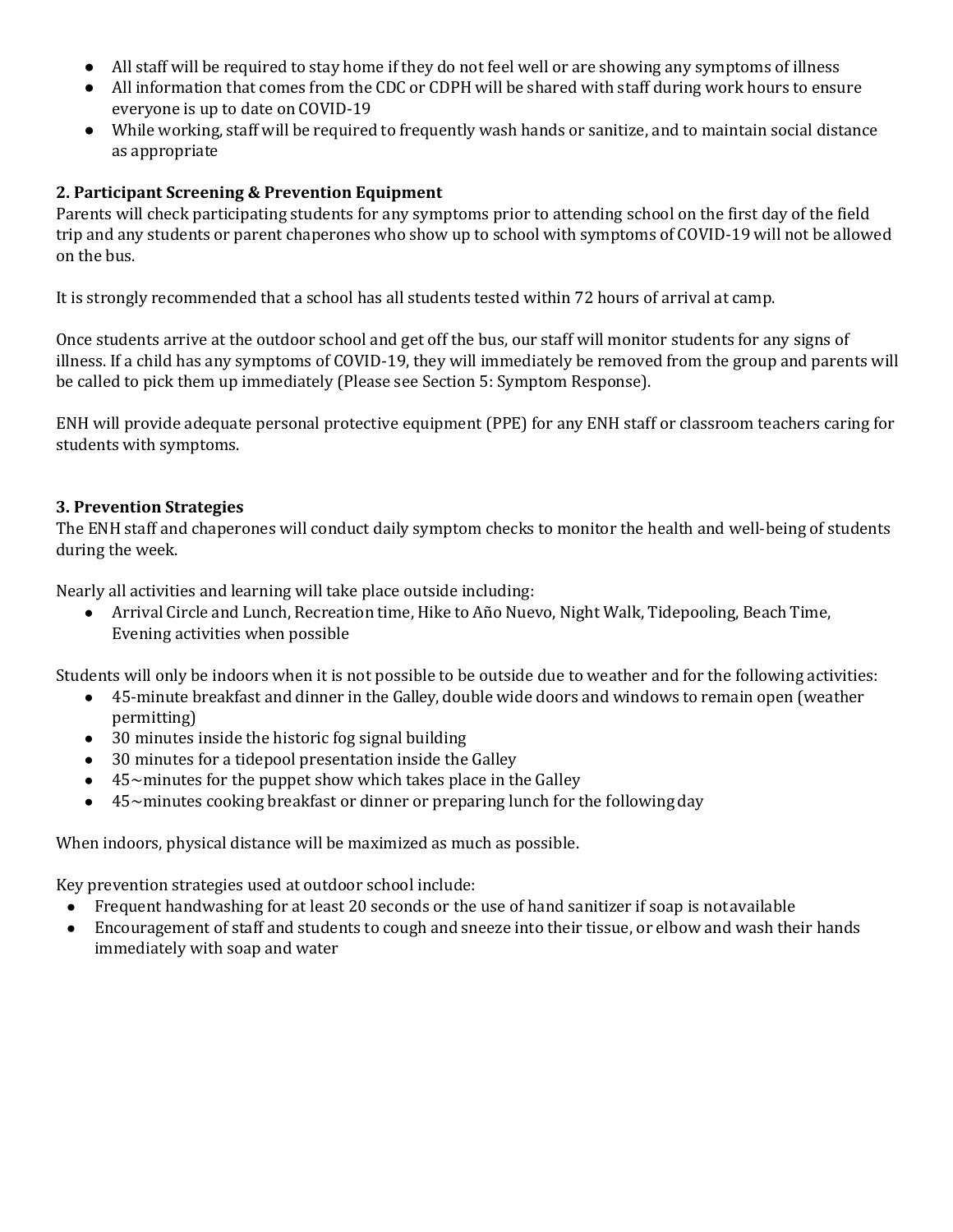- Avoid crowded and/or poorly ventilated indoor activities
- Routine cleaning to help maintain healthy facilities
- A space for symptomatic students/staff to isolate on-site (Please see Section 5: Symptom Response)
- Enhanced Sanitation/disinfecting practices including:
	- o Meeting/gathering places stocked with disinfecting solution and hand sanitizer
		- o All restrooms sanitized and disinfected frequently
		- o Increased daily frequency of cleaning and sanitizing for all 'High Touch' surfaces
		- o When possible, windows will remain open to help increase air flow.
- Announcements and signage posted in highly visible locations that promote everyday protective measures
- Staff, students and teachers may wear masks if they choose to but they are no longer required.

#### 4**. Symptom Response**

The following are the crucial practices for ENH staff if they encounter potential COVID-19 symptoms, including fever, cough, tiredness, shortness of breath, muscle aches, chills, sore throat, loss of taste or smell.

| <b>COVID SYMPTOM FLOW CHART</b>                                                                                                                                                                                                                |                                                                                                                                          |                                                                                                                                                                                                                                                                               |                                                                                                                                                                        |                                                                                                                                                                                                                                                                                        |
|------------------------------------------------------------------------------------------------------------------------------------------------------------------------------------------------------------------------------------------------|------------------------------------------------------------------------------------------------------------------------------------------|-------------------------------------------------------------------------------------------------------------------------------------------------------------------------------------------------------------------------------------------------------------------------------|------------------------------------------------------------------------------------------------------------------------------------------------------------------------|----------------------------------------------------------------------------------------------------------------------------------------------------------------------------------------------------------------------------------------------------------------------------------------|
| One COVID Symptom                                                                                                                                                                                                                              |                                                                                                                                          | Two Mild COVID Symptoms                                                                                                                                                                                                                                                       |                                                                                                                                                                        | <b>Two Severe COVID</b><br>Symptoms                                                                                                                                                                                                                                                    |
| If no taste/no<br>smell, call<br>parents about<br>testing.<br><b>Students sent</b><br>home<br>regardless of<br>outcome.                                                                                                                        | If sustained<br>temp over<br>100.4 F, call<br>parents about<br>testing.<br><b>Students are</b><br>sent home<br>regardless of<br>outcome. | If symptoms<br>are mild fever<br>and cough,<br>call parents to<br>see about<br>testing the<br>student.                                                                                                                                                                        | If symptoms are<br>mild and not<br>cough or fever,<br>staff will assess<br>if a test is<br>needed<br>depending on<br>relevant factors<br>including<br>medical history. | If symptoms are severe,<br>call parents to see<br>about testing the<br>student.                                                                                                                                                                                                        |
| If one symptom is present<br>besides those listed above (eq<br>fatigue, cough, diarrhea, mild<br>headache) it is up to the<br>discretion of staff how to<br>proceed depending on health<br>history (allergies, inhaler, etc)<br>and situation. |                                                                                                                                          | Regardless of the outcome, the<br>student is sent home.<br>If the test is positive, the rest of<br>the cabin is tested. If negative,<br>the rest of the cabin is not tested.                                                                                                  |                                                                                                                                                                        | Regardless of the<br>outcome, the student is<br>sent home.<br>If the test is positive, the<br>rest of the cabin is<br>tested. If negative, the<br>rest of the cabin is not<br>tested.                                                                                                  |
|                                                                                                                                                                                                                                                |                                                                                                                                          | If a student is positive,<br>vaccinated close contacts who<br>test negative & students who<br>have had COVID in the last 90<br>days can stay (if school can<br>verify). Unvaccinated close<br>contacts who have not had<br>COVID in last 90 days are sent<br>home regardless. |                                                                                                                                                                        | If a student is positive,<br>vaccinated close<br>contacts who test<br>negative & students<br>who have had COVID in<br>the last 90 days can<br>stay (if school can<br>verify). Unvaccinated<br>close contacts who<br>have not had COVID in<br>last 90 days are sent<br>home regardless. |

Any student going home according to the above chart due to COVID symptoms will be removed from the program